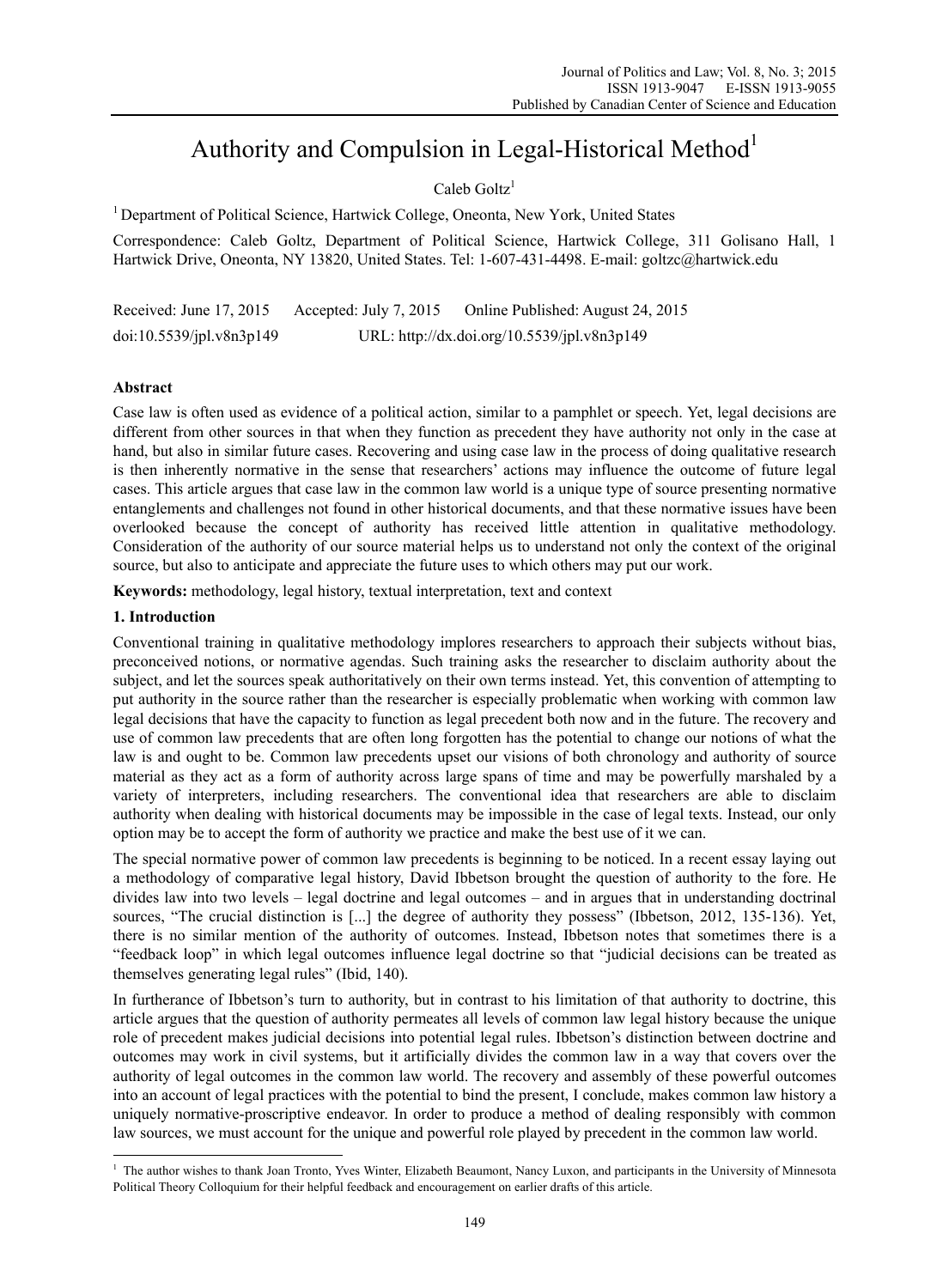There are two types of authority that I work to describe in this article so that we can understand the fraught relationship between them. The first is the authority of the researcher, which has been approached in a two very different ways. First, there are deep contextualists who argue that contextualizing source material allows the researcher to act as a conduit for meaning rather than an authority. This approach or outlook has its modern genesis in the work of Herbert Butterfield, and Butterfield directly influenced a group of scholars that we now know as the Cambridge School. This School – congealed today around the figures of Quentin Skinner, John Dunn, and JGA Pocock – follows Butterfield in looking to a form of deep contextualism as a lodestar that might always portray the past in an unfamiliar light to avoid the trap of Whig history. Second, since the 1960's a diverse set of scholars have criticized the deference historians came to give authors and their efforts to understand intentionality in historical texts. They argue instead that the reader of a text always rightly participates in its authorship. In looking to the legal context, I argue that both methodological schools lack the tools to explain the forms of authority present in legal texts because they fail to recognize that a historian's responsibility to legal texts is not only general fidelity to the facts in a past time, but a fiduciary duty to the legal processes of the present and future. Precisely because the past is uniquely binding for the future in common law contexts, the line between doing historical work on the law and doing contemporary legal work is not always clear.

The sources I use in this article are drawn not only from history and law, but also political science. These diverse perspectives all take the identification and practice of power and authority as central themes. While this may be a bit unconventional for a paper on qualitative methodology, the historian Wilfrid Prest recently reminded us that, "Historians may not be the best persons to explicate their own methodological or theoretical underpinnings" (Prest 2012, 209). I take this as an invitation to approach the role of authority and compulsion in legal history from other vantage-points.

#### **2. Historical Authority and Authorship**

#### *2.1 'Chaste' History: Butterfield and Oakeshott*

In 1931, Herbert Butterfield changed what it meant to do critical history by interrogating the authority of the historian (Prest 2012, 209). He argued that historians have a strong tendency to go to the past looking for similarities to the present, tying events together across time and linking them to the here-and-now until it looks as if the past not only caused the present, but that our forefathers intended nothing else than to produce the twentieth century in its then-present form (Butterfield, 1965 [1931], 12). By this light we tend to overemphasize the ways that the victors of the past prefaced the modern era and were similar to us, while simultaneously downplaying the heritage we received from the primitive vestiges of a bygone area that we would like to believe are now fully vanquished. Viewing the present as an intentional product of an earlier enlightened age oversimplifies historical causation, assuming that history proceeds by force of human will rather than emerging as a happenstance collection of prior discordant projects. The present, Butterfield argued, was not produced by the force of any one victor, but rather by a set of multiple and divergent intentions that are only collectively – but not uniquely - still with us (Ibid, 24-25; see ch. 3 generally). Instead of telling a story of the victorious and glorious present, Butterfield argued that the essential starting point for doing good history is to recognize that the past is precisely not the present because it was, and is, *dis*similar. The task of the historian who begins from the premise of dissimilarity, Butterfield argues, is to enter into a foreign world and tell *its* story.

The only value such a history has for the present is that even dissimilar worlds still have some commonalities that might eventually be noticed. "In reality," Butterfield writes, "the historian postulates that the world is in some sense always the same world and that even the men most dissimilar are never absolutely unalike" (Ibid, 9). Here Butterfield hedges a bit on the separation between past and present. Elsewhere he goes further, saying that:

The historian is something more than the mere passive external spectator. Something more is necessary if only to enable him to seize the significant detail and discern the sympathies between events and find the facts that hang together. By imaginative sympathy he makes the past intelligible to the present. He translates its conditioning circumstances into terms which we today can understand. It is in this sense that history must always be written from the point of view of the present. It is in this sense that every age will have write its history over again (Ibid, 51).

Here Butterfield comes around to the primary problem of historiography in the twentieth century: Given that the historian is always and inevitably writing for the present, to what authority or authorities does the author owe fidelity?

Michael Oakeshott argues that our fidelity is owed to the past. In his essay *The Activity of Being an Historian*, Oakeshott argues that modern historians define themselves against the ancient mode of doing history. The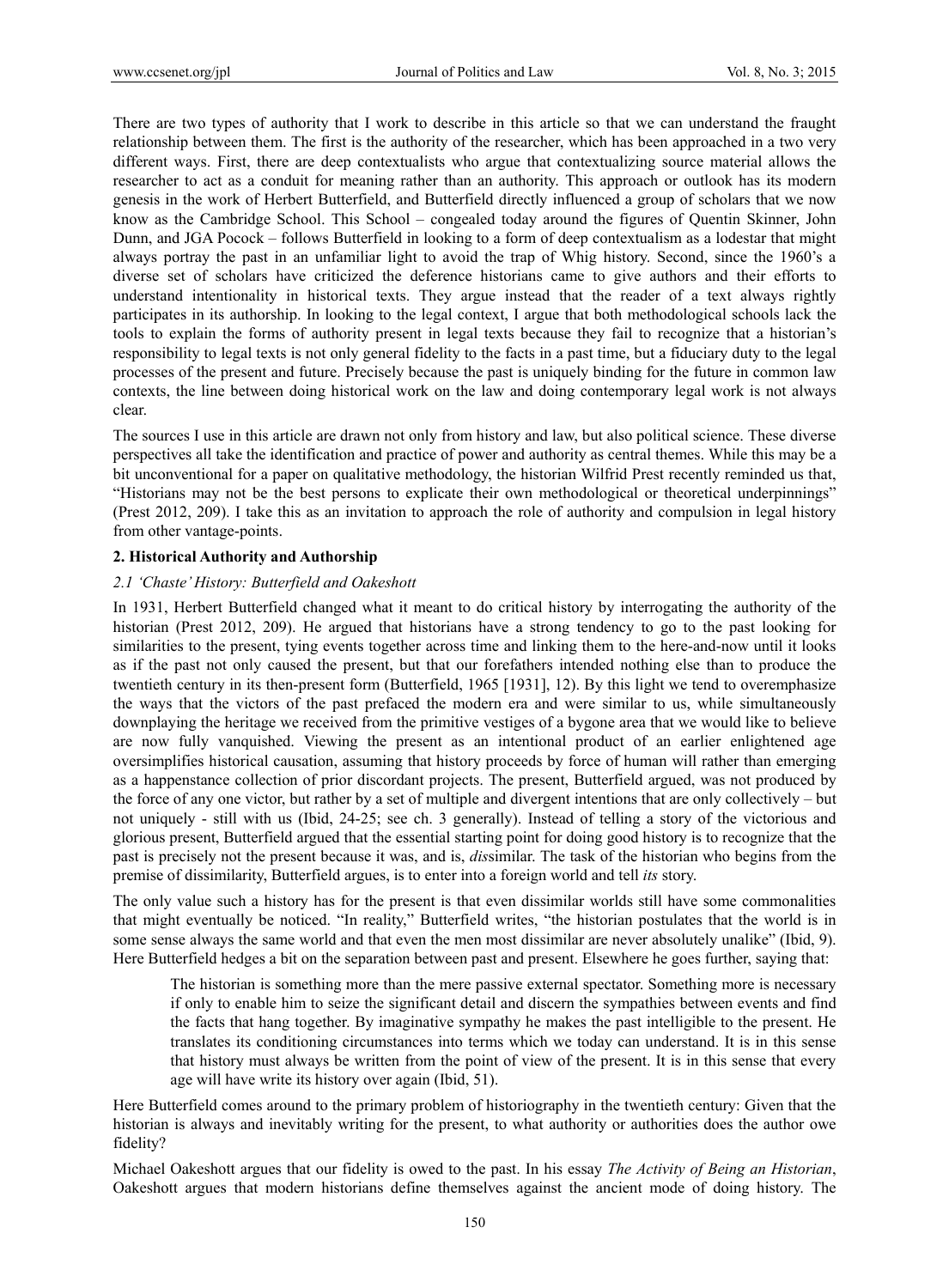ancients, he argues, looked to the past for practical, scientific, or contemplative reasons. Practical historians take a first person perspective on the past, always looking at how the past relates to them and might provide information on how they might inhabit the world better, or make the world more friendly to human habitation. Scientific historians look to the past as a set of data points that indicate general trends or laws which, once revealed, might prove useful in anticipating the future. Contemplative historians make use of the past as a storehouse of images that they can call on as a cultural currency in art, literature, or politics. All of these reasons are instramentalizations of the past that make it contemporary and put it to work in the service of the present.

Modern historians, Oakeshott argues, try to distinguish themselves from the ancients by distinguishing between "practice" and "history" (1955, 164). All of what the ancients did was practice because they used history or historical examples to do intellectual work for them. Further, viewing history with an eye to its usefulness implies a normative judgment about that history: it is good history insofar as it enables us to further ourselves in the world. The practical bent of the ancient historians is understandable because historical evidence is almost always purposive. From walls, to clay pots, to political treatises, the pieces of the past that historians encounter serve a purpose; we might describe them as goal-oriented. Evidence is written in an "idiom of practice" and it is tempting for the historian to respond to that evidence in a similarly practical register that engages in "the primordial activity of making ourselves at home in the world by assimilating *our* past to *our* present" (Ibid, 161; 165, emphasis in original). The problem with this assimilation is that it necessarily imposes an unwarranted value judgment and moral structure upon the past. This move makes the past present, and this nearsightedness is a total lens that excludes other ways of seeing (Ibid, 163).

History proper is founded upon the rejection of the ancient method, and all of its practical considerations. It begins by acknowledging that, "the practical attitude to the past is the chief undefeated enemy of 'history'" (Ibid, 165) that frustrates the historian's attempt to make sure that "the past is *not* viewed in relation to the present, and is *not* treated as if it were present" (Ibid, 154, emphasis in original). The past is not judged. For the historian, "there are no successes and no failures and no illegitimate children … [n]othing is approved … and nothing is denounced" (Ibid). The modern historian, Oakeshott argues, should be an empty vessel.

#### *2.2 The Cambridge School*

 $\overline{a}$ 

Sometimes agreeing and sometimes disagreeing with Oakeshott, Quentin Skinner has exerted much energy on explicating what constitutes good intellectual history, and what does not. He argues that two prominent approaches are doomed to fail. First, focusing exclusively on the text as a key to its own meaning forces us to account for gaps in the text with our own expectations, causing the historian to accidentally impose a foreign paradigm on his subject of research, turning the product into something more mythological than historical (Skinner 1969, 6-7). And yet, while context is necessary to good interpretation, it is not adequate. Skinner argues that good intellectual history is done by focusing on the outcome the author of the text in question aimed to produce given his context (Ibid, 48-49). This focus on authorial intention in historically localized conditions limits the potential impact of intellectual history, so that "the classic texts cannot be concerned with our questions and answers, but only with their own" (Ibid, 50). Although Skinner has moderated his tone in the last forty years, his convictions remain largely unchanged. The essential element of doing the history of ideas, he wrote recently, is to "situate the texts we study within such intellectual contexts as enable us to make sense of what their authors were doing in writing them" (Skinner, 2002, 3). For Skinner, interpretation is comprised of situating a text within its context(s) in an effort to accurately discern the results the author was trying to produce and how his behavior would have been understood by the intended audience.<sup>2</sup> Political texts, in contradistinction to literature, are not a collection of words; rather, they are an effort to communicate with other people to get them to do some act. Thus, the meaning of political texts – insofar as they are *political*<sup>3</sup> – is always to understand the aims that text pursued.

This theory of communication forestalls two common interpretive possibilities. First, in spite of his use of the ideas of "intent" and "intention", Skinner does not take the author as the final, or even primary, arbiter of the text's meaning (Skinner, 2002, 3). Instead, the primary focus of study is how the audience would have received

<sup>&</sup>lt;sup>2</sup> The reach of Skinner's method is limited by a theory of language and communication best understood in light of the twentieth century's complex and disjointed relationship with language.In 1936, A.J. Ayer pushed positivism into philosophy when he published *Language, Truth, and Logic*. He argued in part that many of our public problems are rooted in the way we use language. Particularly, the lack of material/empirical referent in political talk indicates that they are emotive utterances.

<sup>&</sup>lt;sup>3</sup> This is not to say that all texts studied by political theorists are in all cases political texts. For example, the confessional and/or biographical genre (e.g. Augustine's *Confessions*; Rousseau's *Emile* and *Confessions*) clearly operates in ways that are very personal and not aimed at producing political outcomes.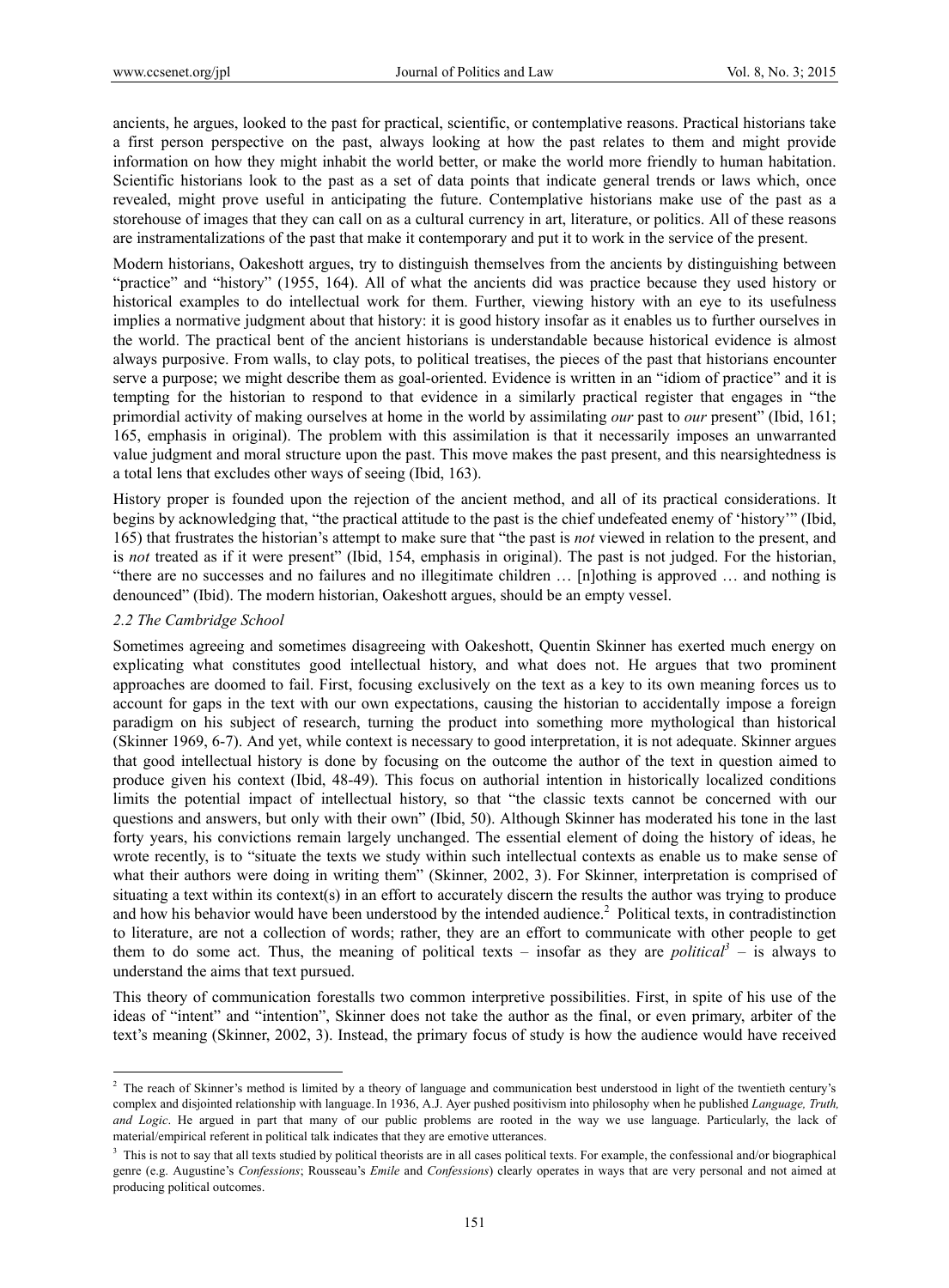the text. Responding to Skinner, John Plamenatz wrenches on this divide to fully separate author from meaning:

Those who say that to understand a theory we must understand the conditions in which it was produced sometimes put their case too strongly. They speak as if, to understand what a man is saying, we must know why he is saying it. But this is not true. We need understand only the sense in which he is using words (1992, xvi).

Here priority is given to the political results that a text was trying to produce, and in that sense it is a viewpoint that privileges the political strands of a text above others. Plamenatz steers us away from looking too closely at the author and instead encourages us to think about the author as an actor trying to publically accomplish a set of goals.

A further implication of this point is that any claim that an author was writing in a less than straightforward manner demands compelling justification. Most pointedly, Strauss's (1952) argument that many political writers employed esotericism as a technique to avoid persecution for unpopular beliefs should be regarded as the exception rather than any sort of rule. Interpretive priority, for Skinner, always lies with the apparent meaning of the text in light of its context, and *plausible* explanations that contradict that apparent meaning should be viewed with suspicion.

Skinner's work contains two distinct strands, one that focuses on the author as an intentional agent, and another that interprets the author as an actor without trying to get at his intentions. The close criticisms of Skinner's work are many: Nathan Tarcov has criticized him for rejecting timeless truths (in Skinner and Tully, 1988, 195); Keith Graham has argued that texts do not provide their own explanations, so approaching speech as presumed action introduces a set of unsubstantiated premises (Ibid, 155); and by Charles Tully for "bracketing" what he calls "the question of truth" (Ibid, 220). These close critiques all share some basic affinities with Skinner's work, namely a concern for accurate and careful recovery of the historical record and striving to give deference to original authors and past ages in writing history.

## **3. Political Science and History**

Political Science studies power and so might seem like a good place to turn for advice in how power functions in historical method, but it struggles to articulate a historical methodology for doing "good" history. In *Designing Social Inquiry*, King, Keohane, and Verba recognize the validity of history but – unusually – they do not promulgate a necessary methodology. Instead, they leave only two "obvious" signposts as a guide: first, focus on information that addresses your research question and, second, simplify the historical narrative rather than complicating it (King, Keohane, & Verba, 1994, 54).

Recognizing the inadequate descriptions of qualitative methods given in *Designing Social Inquiry*, Henry Brady and David Collier gathered together leading qualitative scholars to describe how qualitative work ought to be done. The result, *Rethinking Social Inquiry* (2004), contains no extended discussion of historical research. The methodist current in political science has done little to provide guidance for those engaged in historical work even though they acknowledge its relevance.

## **4. The Reader-Author**

## *4.1 Authorship*

Partly as a response to Cambridge School history and partly drawing on literary theory, many scholars have turned away from the original writer and his context as the authority of meaning and instead focused on the reader of a text as a significant source of authority. While this argument has a long history, I will borrow a singular and strong example of this outlook from Don Herzog:

I can put the point polemically. Interpreting the works of John Locke would present just the same challenges if Locke were a robot, if half the volumes were dashed off by his friend Molyneux, or if they all descended from the starry skies. And if Hamlet is ever written by the fabled monkeys hammering away at their typewriters or by a computer spewing out random letters, interpreting it will pose just the same problems as interpreting the Hamlet that Shakespeare wrote (Herzog, 1985, 11-12).

Here Hertzog takes the blunt approach of arguing that an author's identity and context is not an authority for present interpretation of his work. We are left with his work and nothing more. The indeterminacies in the text are not resolved just by the addition of some context. Instead, the reader is forced to fill in at least some of those indeterminacies for himself, to act as his own authority and reading lamp.

Perhaps one well known example that speaks directly to Herzog's assertion about Locke's personal irrelevance will illustrate the loss that comes with a disregard for the author as an actor. Locke's *Second Treatise* was first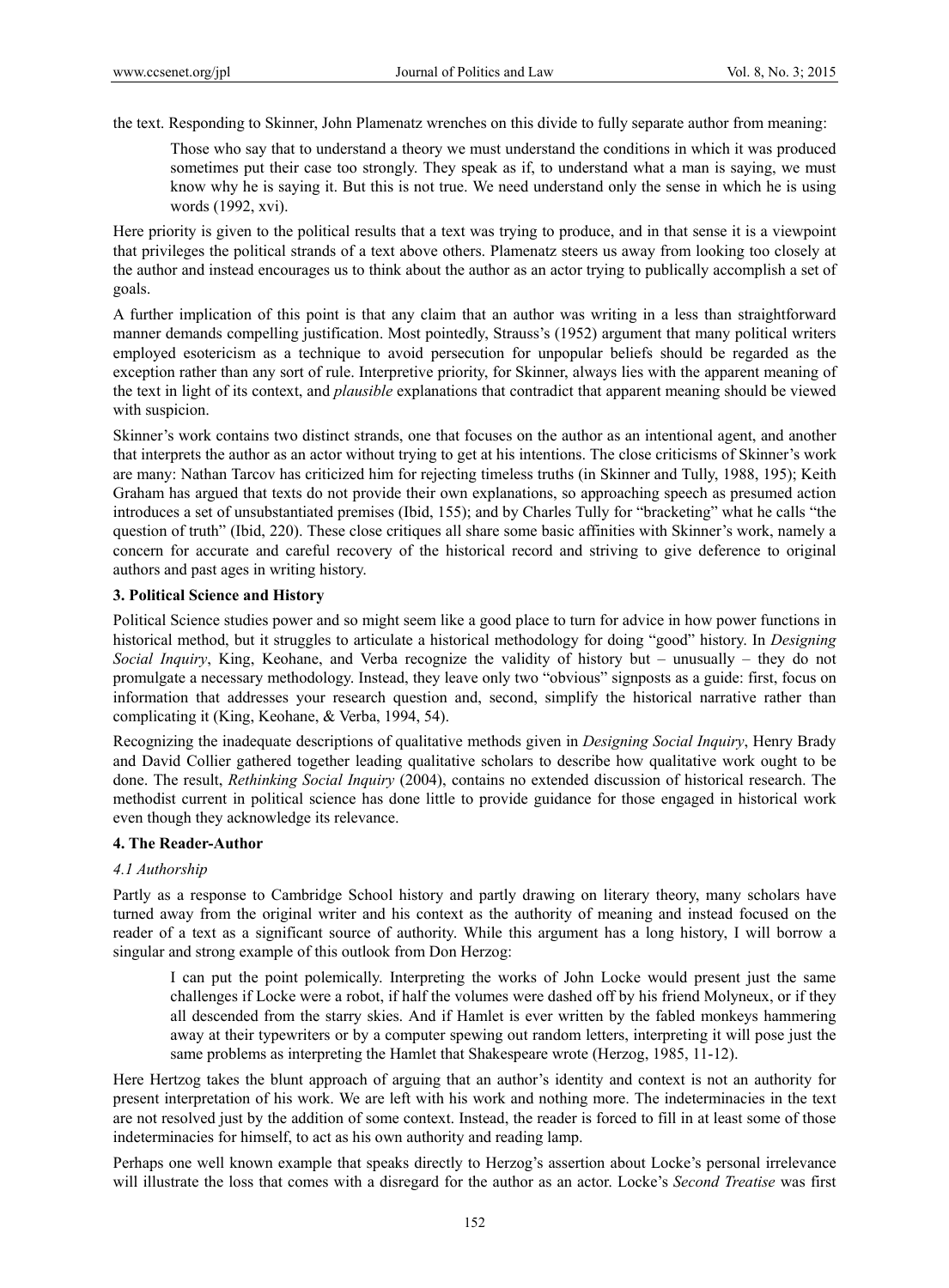published anonymously in 1690, and for the next two hundred and sixty-six years scholars basically read it as a justification for the Glorious Revolution of 1688. In 1956, Peter Laslett went back through some of Locke's estate and discovered compelling evidence that the *Second Treatise* was written in the winter of 1679-80, eight or nine years before conventionally understood. The result of this redating is that the contemporary object of Locke's writing was the Exclusion Crisis rather than the return of William and Mary (Laslett 2005, esp. 43-50). Such a redating changes the *Second Treatise* form a post hoc justification for limited monarchy to a direct effort to promote parliamentary sovereignty. This single example is one of many that might be given for how the context in which an author writes acts on the interpreter.

Beyond the specific example of Laslett's work, one way context acts on an interpreter is by limiting the range of sensible meanings a text can have for an audience. Gottlob Frege's (1892) insight that the sense of a word is limited by its referent is worth remembering here. If we accept Laslett's argument that the *Second Treatise* was written prior to 1681, it is nonsensical to say that Locke wrote it as an *ex post facto* justification of the Glorious Revolution. When the reference of the words changes, so does the range of meaningful senses that those words can convey. It matters whether the *Second Treatise* was written in 1679 or 1690 or whether Locke or Molyneux was responsible for it if we want to gain anything from it that supersedes the words, sentences, and paragraphs it contains. When we approach classic texts, an engagement with context is necessary if we are to gain an understanding of what the author was up to.

# *4.2 The Legal Context*

In *The Origins of History*, Herbert Butterfield notices that legal history and legal practitioners in England began the push for an autonomous historical method in the seventeenth century. These historians aimed to establish an interpretation of Magna Carta, the English constitution, and affiliated institutions that would bolster the case for representative government during the unrest of their period. Butterfield traces the advancement of historical method to the pushback against this historical construction of the English constitutional tradition, a pushback which after 1660 used documentary evidence to argue that the Magna Carta and affiliated institutions were medieval in character, having little to say to the present day (1981, 192). What both sides in this debate agreed upon was that legal events of four hundred years prior were still binding during an era of enlightenment when everything was new and little was impossible. What this attitude should alert us to is that legal history has a unique character that is native to modern history. Any method, then, that purports to be a method of history broadly speaking must also be a method of doing legal history well.

For legal history Skinner's two primary points  $- (1)$  that language is action, and (2) that apparent meanings deserve priority over contrived interpretations – are especially important, but they reveal how different legal texts are from political ones. Legal writing works in a different register than political writing. What we now regard as the canon of political philosophy (not unproblematically: see Gunnell, 1978) was written almost entirely by individuals not in a position of authority over their audience. Consequently, it is written in an effort to inform and perhaps persuade people who do not have to obey the writers. Its authors commanded neither armies nor secret police, only pens.

The insight that political texts were written to relative equals has two important implications. First, their outcome was always highly uncertain. When Madison, Hamilton, and Jay wrote the Federalist Papers they certainly hoped that popular opinion would be swayed toward ratifying the American Constitution. Yet, the Federal Farmer and Brutus certainly hoped that just the opposite would happen through their writing. At the time of writing, each new text was thrust into a world of political uncertainty with no necessary or preordained outcome. Political texts are more hope than command because they were presented to an audience whom the author could not compel or command, but only persuade.

The relationship of equality that underlies political reading and writing has a second implication, namely that the author is personally open to retribution for his work, both from governments with authority over him and the citizenry around him. Political texts are not always transparent; they do not always say what they mean directly and plainly. The idea that political texts are sometimes writing esoterically to avoid retribution by those who would be disadvantaged by the institution of their real meaning was most prominently and forcefully advanced by Leo Strauss. In *Persecution and the Art of Writing* (1952), Strauss argued that free speech is a recent exception to the historical rule of political expression, and that many texts we now regard as canonical were written under the threat of retribution and persecution - stronger than social ostracism - so that the authors were not entirely free to speak their minds. Yet, in Strauss' analysis, this persecution did not stifle dissent, but rather caused the writers to communicate indirectly by "writing between the lines" (Strauss, 1952, 24). Such language would make it past the censor, but would be caught by its intended audience with which the author had a shared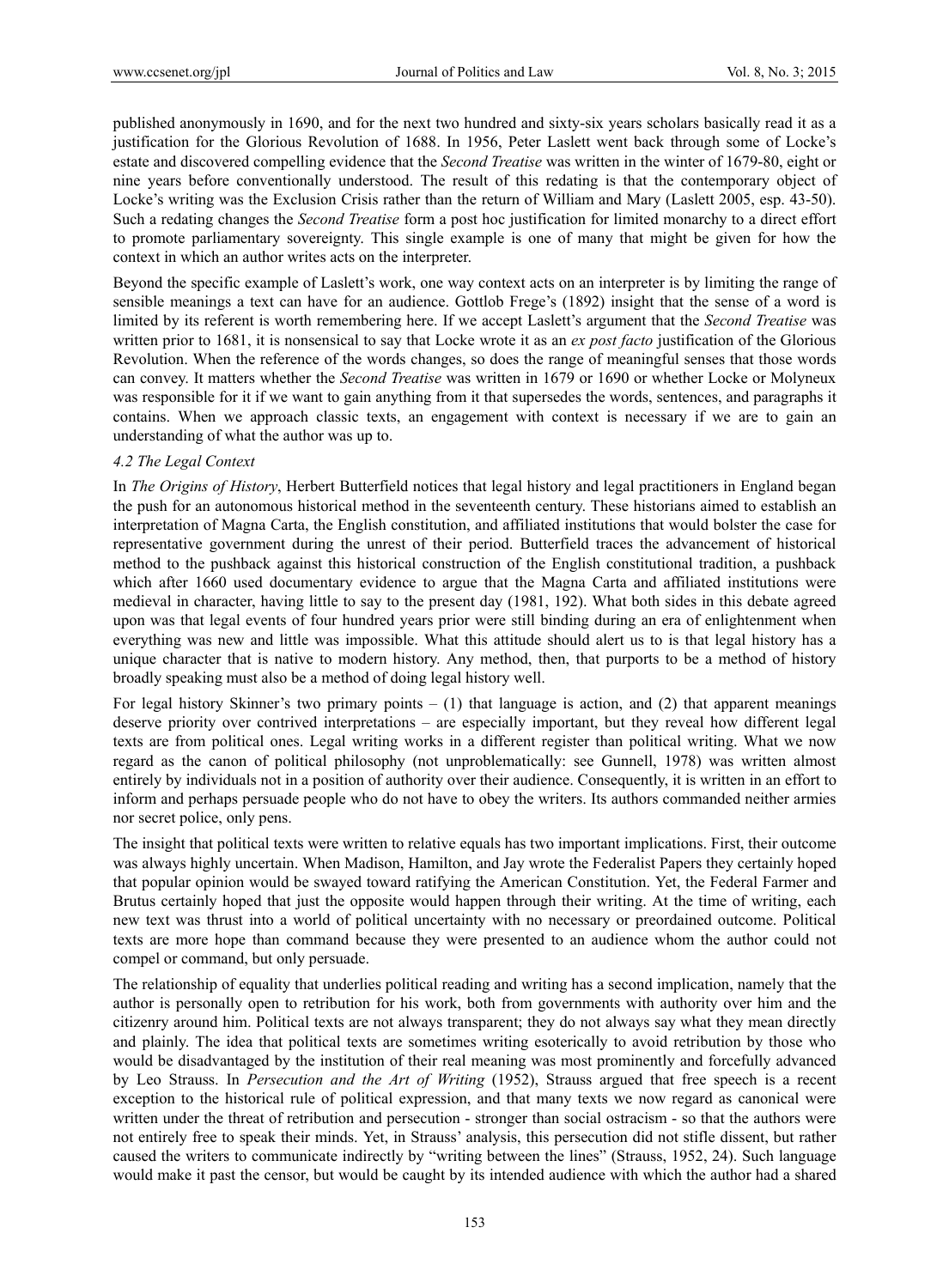set of understandings and dispositions toward reading (Ibid, 26). What Strauss taught us about political texts is that under conditions of persecution, texts might have been written to speak at multiple levels to different audiences, and that careful reading could produce an accurate interpretation that was not immediately apparent.<sup>4</sup>

During the 1980's, a group of legal scholars pointed out that law shares much in common with literature, and that legal practitioners and theorists might learn something about interpreting the law by studying how literary scholars study their texts. They focused on how both literary and legal texts are written works read by conscious people (Levinson, 1982), or that both tend to have a storyline that influences their range of possible meanings (Posner, 1988; 2008), or that they can all be read differently without sacrificing honesty or sincerity (Fish, 1980). What they all recognized and were trying to deal with was the reality, demonstrated by research in judicial behavior, that judges read the law differently and that they differ in predictable ways. Judicial behavior collapsed the idea of a separation of powers by making all powers political and power, then, singular. Any separation was a veneer; they were all pursuing political goals. The common knowledge that people genuinely read the same text and take different things away from it in both law and literature explained variance in judicial behavior. While judges differ in their decision-making, that difference does not mean that they are self-consciously behaving as political actors or policymakers. As the techniques of textual analysis "naturally" lead to divergent outcomes, the variance in those outcomes is not necessarily evidence of intention. Law and literature made the point that simply because judges' behavior looks political to a political observer does not mean that the only correct interpretation is a political one or that political goals are an essential characteristic of judging.

Yet, while law and its interpretation have some similarities to literature and literary interpretation, they are not the same activity. Legal writing is different because it is not written from an author to his peers, but rather it is written from a secure position of authority to command an audience defined institutionally as its inferiors.<sup>5</sup> It is by definition an effort to publically and transparently communicate demands (to pay, to return, to imprison, to release) to another party. In comparison to conventional political texts, legal texts operate overtly, forcefully, and openly. As Robert Cover put it, "Legal interpretation takes place in a field of pain and death […] a judge articulates her understanding of a text, and as a result, someone loses his freedom, his property, his children, and even his life" (1986, 1601). The products and goals of legal interpretation are commands backed up by the real threat of force and violence, and that force and violence make it different from either literature or political texts. While John Locke and Charles Dickens were both great authors of their respected genres, neither had the ability to compel their audience. That difference is important when we approach political and legal texts.

This ability to compel goes beyond the ability of a judge to order actions, conviction, or interpretations in a particular case. In the common law system, those decisions in the past are also binding on the present.<sup>6</sup> Today when we deal with the common law we deal with statutes, cases, and little else. This disposition – that *cases* construct the legal world – goes back at least to C.C. Langdell's introduction of the case study method at Harvard Law School in 1871, which based legal education on past judicial decisions (see Langdell [1871] 1999; also Kimbell 2009; Kimbell and Reyes 2005).<sup>7</sup> While not all legal history is binding in a strict sense, the sort of strict prohibition on anachronism espoused by Skinner is not applicable to legal subjects. In law, the past is an authority commonly recognized by judges, so the past remains very much present.

#### *4.3 Legal History for the Present*

 $\overline{a}$ 

In his *Preface* to *Philosophy and Government*, Richard Tuck lays out "two beliefs about how the history of political thought should be written":

One of them is that to understand the political theories of any period we need to be historians, and we have each been very keen to depict as far a possible the character of the actual life which these theorists were leading, and the specific political questions that engaged their attention. But the other is that a study of the reactions to these questions should not be purely a piece of historical writing. It should also be a contribution to our understanding of how people might cope with broadly similar issues in our own

<sup>&</sup>lt;sup>4</sup> The scope of such methodology, it should be noted, Strauss limits to situations where we have reason to believe that the author faced censorship and the esotericism is a reasonable solution to the problem of being silenced.

 $5$  Such a construction does not hold in modern appellate courts with multi-judge panels where judges use their writing to try to persuade one another and to descent in an effort to persuade future courts to their viewpoint.

 $6$  This is not the case in the civil law system (see Merryman 2007).

 $\frac{7}{10}$  To understand just how important the institution of the case study method was even during his own time, one can look to his obituary in the New York Times. There it is listed as his single professional accomplishment aside from university appointments: "The case system of teaching law, now used in many law schools throughout the country, was inaugurated by him at Harvard." The next line carries the only mention of his personal life when it notes, "Prof. Langdell is survived by a widow" (NYT, July 7, 1906, pg. 7).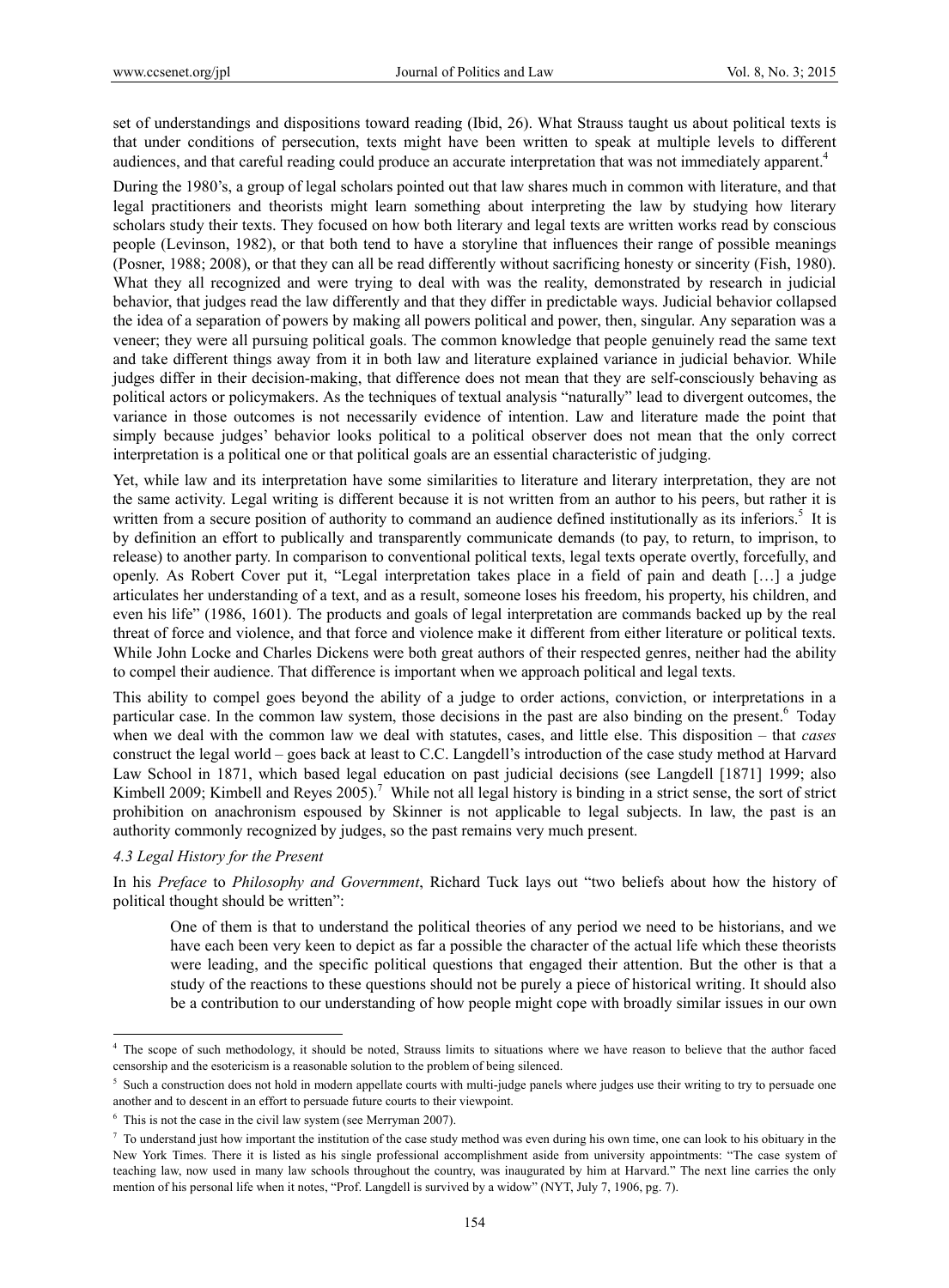# time (1993, pg. xi).

What Tuck describes here as a method has two parts, (1) careful history and (2) pointed interpretation for the present. While this might not seem to be a significantly different proposal than those discussed above, it is unique in a small but very important way. While the outlooks discussed above put careful history and present-minded interpretation at loggerheads, Tuck here opens the possibility that they might not be incompatible. In this third section I think through what it might mean to make peace in that tense relationship while doing legal history that naturally brings them together.

In a recent essay on doing legal history, Randall Lesaffer (2008) follows Matthew Carven (2007) in arguing that there are three ways of doing legal history that might be described as history in law, law in history, and history of law. What Lesaffer calls "history in law" is what lawyers do, namely use the legal past to make a case for how things are and should be in the present. Sometimes this is a matter of illuminating how the past justifies a present set of practices, while other times it is a matter of "tamping [past legal practice] firmly down into departed times and places" (Gordon, 1981, 1055). "Law in history," on the other hand, is putting the practice of law into a social context, and examining how law and its environment interact. And finally, "history of law" is a middle road between the other two that tries to explain how law came to be as it is now practiced. Lesaffer argues that there is a "true" form of legal history that uses an unspecified but identifiable set of historical methodologies that "let history speak for itself" (Lesaffer, 2008, 10). He concludes that only those who approach legal history as "law in history" (contextualizing law) or "history of law" (historiography of present legal facts and/or practice) can do "true" legal history. The remainder, using history as evidence for present action, is not historical work and is not the task of the historian.

Proper historical methodology, Lesaffer argues, is a two-step process. First, one must "let the past speak to you in its own voice" by reading primary sources in an attempt to understand what they meant to contemporary readers. Second, when interpreting those texts, the historian should pursue complexity rather than simplicity. It is the job of social science, in Lesaffer's view, to simplify the world and explain it in terms of principles, choices, or laws, but it is history's job to show the past's complexity (Ibid, 16). And, as a final guiding rule he advises that, "one should construct the line of evolution from past to present, and not the other way round." When the line goes from the present to the past it is no longer history, but "genealogy" (Ibid, 17).

Lesaffer's essay on how to do legal history is not an anomaly, but is the most recent in a line of historians who, like Oakeshott, believe that a researcher can have a chaste relationship with his subject and consequently argue that good history is defined by a good faith attempt on the part of the author to get out of his own skin and into his subjects', and not to simplify the past, but rather to truthfully represent its complexity. My objections to this mission statement are many, and I think Lesaffer's methodology is a stark contrast to what Tuck describes as pointed interpretation. Certainly it wishes away the troubles of an author relating to a text in a "truthful" manner, but just as significantly it does not address the problem of starting point or case selection.

We always do research in an effort to create a new and different world, even if the only difference is the addition of knowledge. In that sense, all research is normative. We pursue our preferred norms by studying cases we think are important: if I think poverty is important perhaps I will study the industrial revolution or the contemporary inner city; if I think geography is important perhaps I might study the history of GIS mapping technologies. And, given our outlook on our research subject, we will look differently and see differently. John Gerring summarized this problem in writing that, "What one finds is contingent upon what one looks for, and what one looks for is to some extent contingent upon what one expects to find" (2004, 351). One thing Lesaffer's historical method fails to adequately account for is the researcher's starting point, namely the bias that we all begin the process of research from and take with us as we go along.

We all start from somewhere – a place, a time, a context – and it is the linking of our somewhere to a past sometime that makes for a critical sort of history that has purchase on the present and denaturalizes our present practices. Those of us who come after Machiavelli inherit a world that is more or less of our own making. In Chapter 25 of *The Prince*, Machiavelli tells us that we ought not think of the world as something controlled by nonhuman forces entirely outside of our control. Instead, he tells us that we are in control of about half of our actions, an area of influence that can be expanded through foresight and the use of technology (Machiavelli, 85). Roger Masters writes that, "the novelty of Machiavellian teaching" is, "the use of science and technology to control nature and to achieve, by design, consequences hitherto only achieved by good luck (fortune)" (Masters, 2002, 337; also Masters, 1999). One piece of our mental furniture we inherit from Machiavelli is the basic idea that the world we inhabit is largely of our own making; the human world did not and does not grow out of the ground. It is rather an inorganic compound that came into existence because of its utility to some set of people.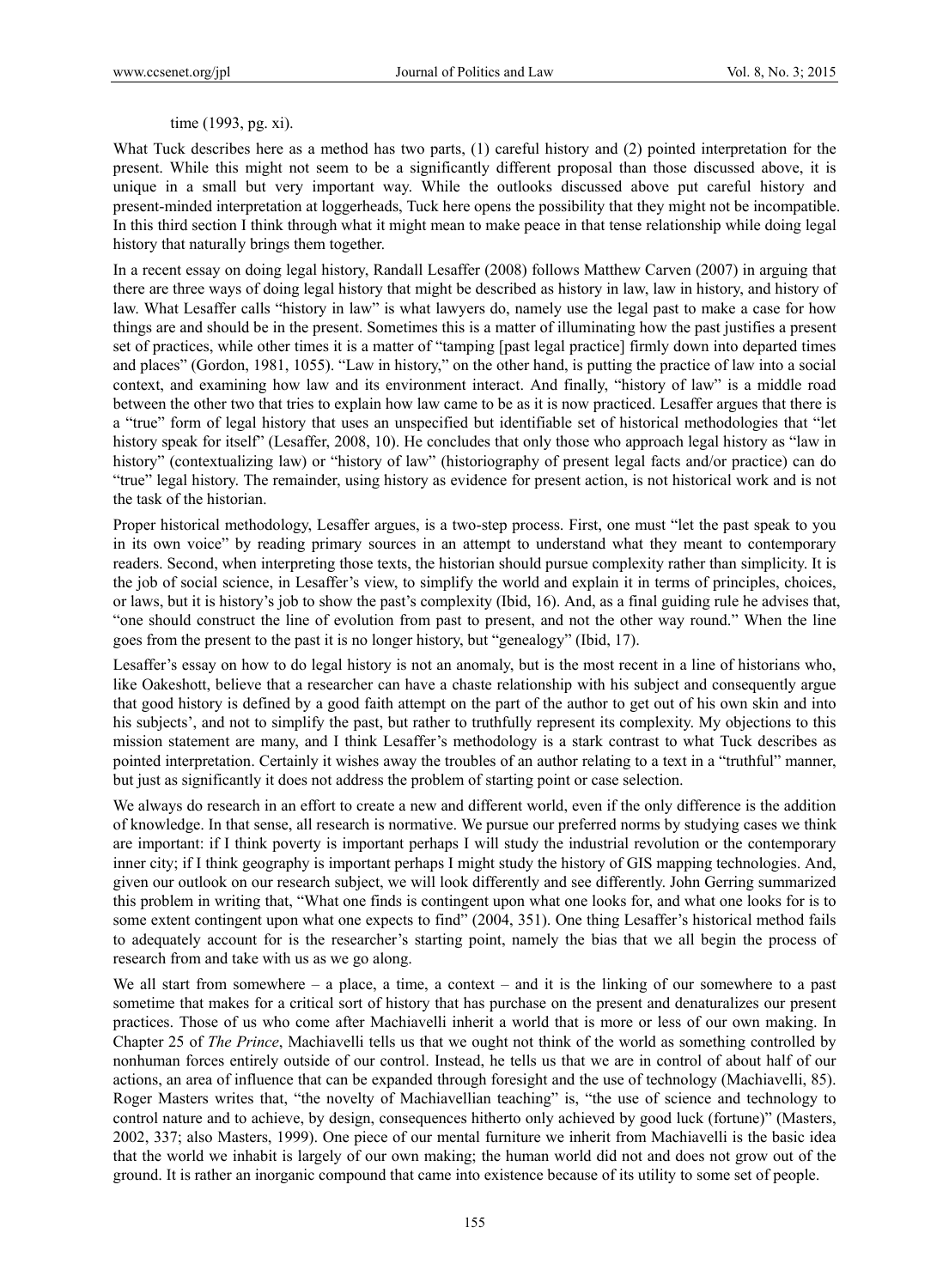This understanding of the world is the background to a form of logic that R.G. Collingwood put forward that views our present conditions as a set of solutions to past problems. In contradistinction to conventional propositional logic, Collingwood follows Descartes and Bacon in arguing that truthtelling involves not only answers we receive as facts, but also the questions and efforts that led to those facts/answers (Collingwood, 1939, 30-39). In Collingwood's view, the world as we find it implies a set of past questions and problems, and part of investigating the factual world is to also think through who, how, and why those facts were produced. It should be noted that Collingwood's logic runs from the present to the past, and not from the past to the present as Lesaffer insists that it must. Instead, we are to start admittedly and straightforwardly from a situation and set of facts peculiar, local, and partial to the present so that we can understand the past as a method of coming to self-consciousness as inheritors of what might loosely be called a tradition.

What I have done so far is to set up two ways of doing history. The first, explicated by Lesaffer, looks from the past toward the present to understand what happened. The second, espoused by Collingwood, looks to the past for an explanation of the present. Both of these methods have a place, but the second presents itself as a better methodology for legal history for two reasons. First, the outcome of a search that explicitly begins from a point of present contention will have a greater likelihood of being relevant to the formation and decision of law than one that begins in the past and perhaps never connects with the present. Secondly, when applied to law, it presents a counternarrative to the stories that lawyers usually tell themselves. Robert Gordon writes that conventional legal scholarship has three aims: first, it seeks to *rationalize* the legal system and its practices; second, it attempts to *justify* that legal system; and third, it argues that because the system is rational and justified, a set of consequences *ought to be* pursued. Taken as a whole, this move from rationalization to justification to normative proscription amounts to an apology for the status quo (Gordon, 1981, 1017-1018). Gordon argues that the process of historicizing law challenges this apology by exposing the discontinuities in history to undermine a vision of the present state of affairs as necessary or natural, and also to challenge law's self-concept of being universal and efficacious by illuminating counterexamples to that general outlook in which law acts particularly and/or ineffectively (1981, 1017).

In addition to these two tactics critical historians use to disrupt the naturalization of existing social relationships, it is worth recalling Hannah Arendt's comment that law is "a made product" that "contains in itself the violent force contained in all production" (2005, 181). Whether we start from Agammben's concept of political exclusion or just the historical fact of Thramasticus' ostracism, law always comes into being and perpetuates itself by its ability to not only create winners and losers, but also to exclude the losers and/or their terms of argument from future discussions. To put it simply, one of law's tasks is to decide between two plausible options and then immediately after that decision behave as if only the chosen option were reasonable. Law thus acts to darken the horizon of possibility by closing the aperture of our reasoning to black out unchosen options and bring into focus only the facts and reasons that presently hold sway in our decision-making. Doing legal history can have a critical function in recovering unchosen options that may prove useful for the present.

The approach I outline above accounts for the multiple sources of legal authority that inform decision-making. To look only to the past with Skinner misses the case and controversy that presses the question now; to turn inward with Herzog denies the institutionalized authority of past practice. On the other hand, tracing the lineage of our present issues back through previous controversies can allow us draw on the multiple sources of authority that command legal decisions today.

## **References**

Arendt, H. (2005). *The promise of politics*. New York: Schocken.

Ayer, A.J. (1936). *Language, truth, and logic*. New York: Dover.

- Brady, H. E., & Collier, D. (Eds.). (2004). *Rethinking social inquiry: Diverse tools, shared standards*. New York: Rowman and Littlefield.
- Butterfield, H. (1931 [1965]). *The whig interpretation of history*. New York: Norton.
- Butterfield, H. (1988 [1981]). *The origins of history*. London: Eyre Methuen.
- Collingwood, R. G. (1978 [1939]). *An autobiography*. Oxford: Oxford University Press.

Cover, R. (1985). Violence and the word. 95 *Yale Law Journal*. 1601.

Craven, M. (2007). *Introduction: International law and its histories*. In M. Craven, M. Fitzmaurice, & M. Vogiatzi (Eds.), *Time, history and international law* (pp. 1-25). Boston: Martinus Nijhoff Publishers. http://dx.doi.org/10.1163/ej.9789004154810.i-255.5

Fish, S. (1982). *Is there a text in this class? The authority of interpretive communities*. Cambridge, MA: Harvard